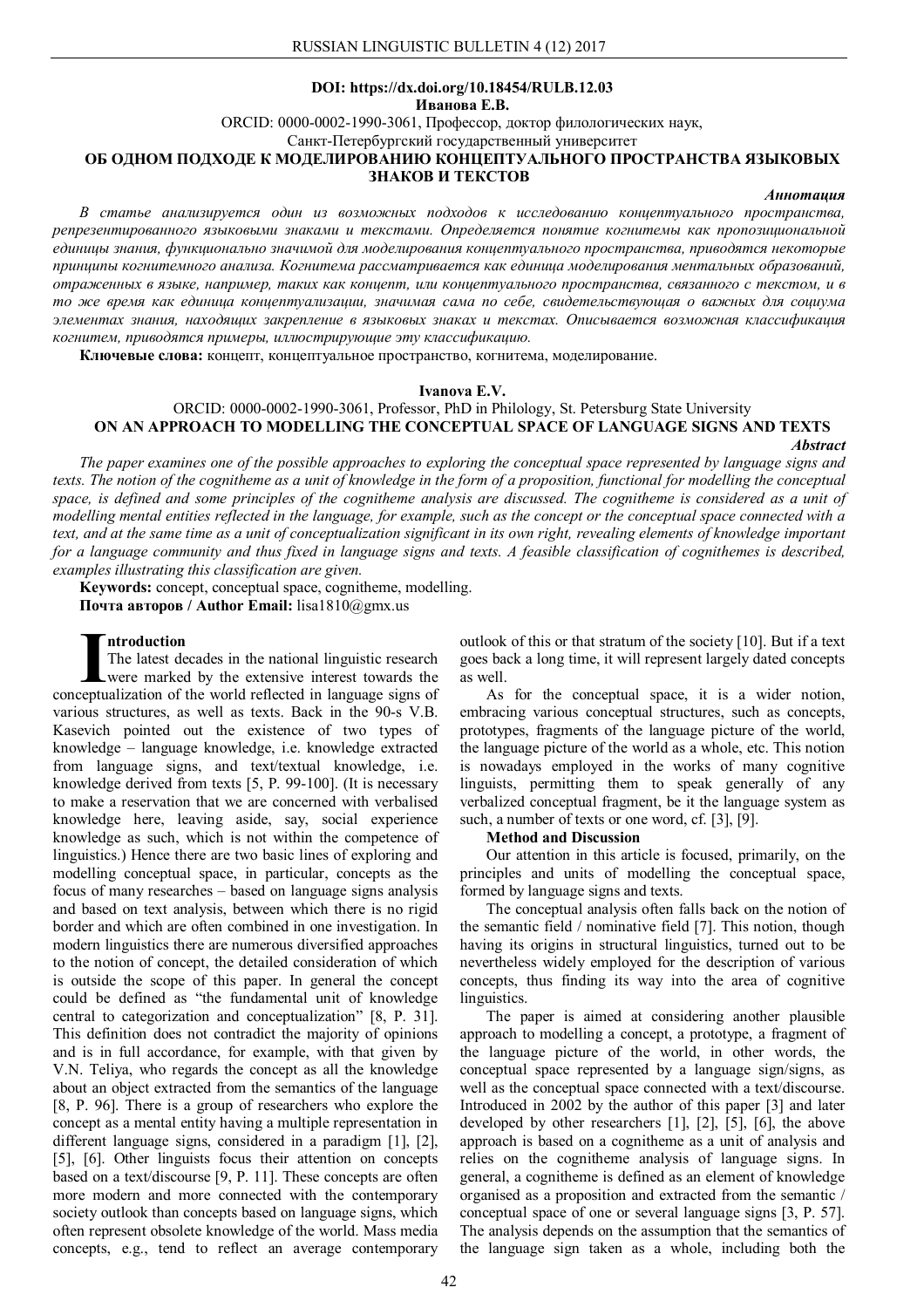meaning and the literal meaning, as well as the connotation, is reflected into the conceptual space. This conceptual space contains the results of the world perception and interpretation realized by the community of native speakers of this or that language. Thus, to be more precise, the cognitheme analysis is aimed not at language signs as such, but at the conceptual space connected with these signs. The cognitheme was introduced with the purpose of having one unit of analysis for this space and originally used for the exploration of the conceptual space connected with proverbs, but later successfully employed for the description of that reflected by other language signs. As mentioned above, it could be functional for modelling a concept, a prototype or a fragment of the language picture of the world, and its usage could be extrapolated onto the analysis of the textual conceptual space. So the aim of this article is to demonstrate the prospects of the cognitheme analysis as a method of modelling various kinds of conceptual space.

# **Results**

At first let us look at the possibilities of analysing the conceptual space based on language signs taken without any context.

The language signs of complex structure, such as compounds, derivatives with affixes, phraseological units and proverbs, are especially resourceful for the cognitheme analysis, but the conceptual space represented by words of simple structure can undergo this analysis as well.

Let us consider as an illustration of the above the phraseological unit "to put all your eggs in one basket" (to make everything dependent on only one thing; to place all one's resources in one place, account, etc.). The cognithemes in the conceptual space of this idiom are as follows: "eggs are put in a basket", "all eggs can be put in one basket", "to put all your eggs in one basket is dangerous", "eggs are like your resources", "a basket is like an account, a place for your resources, etc", "to concentrate all your resources in one place is dangerous".

Cognithemes can intersect, be part of one another, or differ in the degree of concreteness / abstractness. No aim is set to list all the prospective cognithemes in the space connected with the language sign / signs, the main focus being on the repetitive cognithemes, characteristic of the conceptual space of several language signs, for they reflect the elements of knowledge, which are mostly important for the speakers.

The main questions that could arise in connection with the above are as follows:

1. Is the proposed approach akin to the structural analysis?

2. Is the proposed approach subjective?

3. Does the proposed approach simplify very complex mental structures?

The answer to the first question would be negative because no intention of building a formal rigid structure is pursued, and no such structure results in the course of the analysis.

The answer to the second question is positive, but with reservations. The analysis based on the delineation of cognithemes is no more subjective than any analysis of the language semantics, like the division of the meaning into semes, for example. The only difference is that in this case we singularize elements from the conceptual space, which means moving from the level of semantics to the projected plane of conceptualization.

The answer to the third question will also be positive but again with reservations. The mental structures under

investigation have many sides and levels to them, and by using the cognitheme analysis we formalise them and inevitably simplify. But, on the other hand, it is well-known, that we can not study what we can not formalise [6, P. 19], formalisation being inherent to any scientific theory [14, P. 141].The notion of the cognitheme allows us to fall back on one unit of analysis in modelling various kinds of the conceptual space, but does not exclude the application of other methods of research, if necessary.

Cognithemes could be classified in various ways depending on various criteria. There could be outlined, for example, basic, conclusive and interpretive cognithemes [4, P. 30-32]. Basic cognithemes represent units of the basic knowledge acquired at the first stage of ontogenesis and phylogenesis, like "pigs do not fly" (when pigs fly), "a cock crows" (As the old cock crows, so crows the young). They define the integral characteristics of familiar objects, which all members of the society are well aware of. Conclusive cognithemes reflect the knowledge received through the process of further interacting with the surrounding world and then drawing the conclusion, e.g., "it is bad to be idle" (Idle hands are the devil's tools), "a stone can not be thrown far" (at a stone's throw). The interpreting cognithemes are the result of interpreting the experience: "a person who threatens others is like a barking dog" (Barking dogs seldom bite), "a person criticizing the driver from a back seat is like another driver" (back seat driver). There is no sharp border between the three types of cognithemes, especially the first two. The main purpose of this classification is to specify three different types of knowledge they can reflect. There also exist other classifications of cognithemes [1], [2], [5], [6].

The conceptualization of the world embodied in language signs reflects the knowledge in possession of the community of native speakers. It is possible to suggest that the minute units of knowledge represented by cognithemes in the conceptual space of a language correspond to the units of knowledge in the collective consciousness of the people, speaking this language. The investigation of this hypothesis requires the joined efforts of several disciplines closely related to cognitive linguistics – psycholinguistics, psychology, cognitive science, philosophy, and computer science. So far it is possible, for example, to draw a parallel with the propositional structure of human memory [6], which can be in favour of the supposed propositional structure of collective consciousness. Meanwhile it seems justified to conclude that a cognitheme as an element of knowledge is not only a unit for modelling a more complex conceptual entity, like a concept or a prototype, but is also a representation of specific language conceptualization in its own right. This could be demonstrated especially clearly, if we compare cognithemes of two or more languages. E.g., it is possible to find an English cognitheme "a fox can be grey" (The fox may grow grey, but never good) that does not have a corresponding Russian cognitheme, fixed in a language sign. Insignificant though it may seem as a single example, in practice the comparison of common and specific cognithemes of two languages shows the coincidence and difference in the cognition and fixation of the acquired knowledge in a language.

The notion of a cognitheme as both the unit and the purpose of the analysis can be further extrapolated to modelling concepts / conceptual space represented by a text or discourse. In this case cognithemes are extracted from the conceptual space formed by much bigger entities than groups of language signs or just one language sign.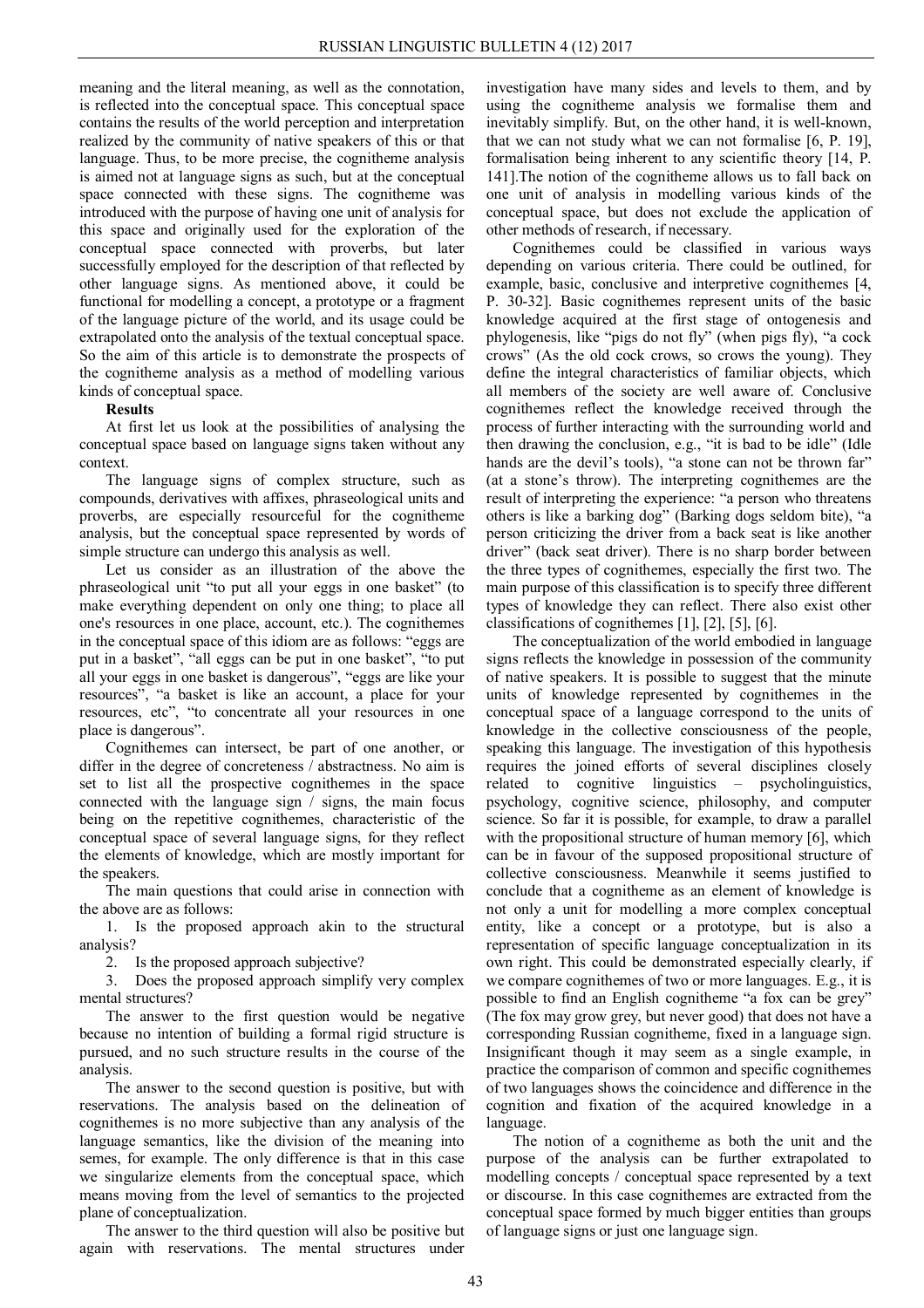Texts largely reflect the knowledge of the world shared by most members of a language community. But a text can also verbalise a highly individual and original perception of the surrounding world. This refers first of all to poetic texts.

In this respect it is interesting to compare cognithemes encountered in poetic texts with those inherent to the conceptual sphere of the language system with the purpose to trace their interaction.

Let us consider a short poem by D.H. Lawrence "Little Fish" [16]:

*The tiny fish enjoy themselves in the sea Quick little splinters of life, Their little lives are fun to them in the sea.*

In the concept "Fish", based on this poem, it is possible to delineate cognithemes, typical of the corresponding concept represented by language signs, as well as individual cognithemes, characteristic of the author's vision of the object. E.g., the cognithemes, coinciding with those that reflect the social vision fixed in language signs, are "fish can be small" (Little fishes slip through nets, but great fishes are taken), "fish live in the sea" (There are as good fish in the sea as ever came out of it). The cognithemes "tiny fish enjoy the sea", "tiny fish enjoy their lives", "tiny fish are lively", "tiny fish are like splinters", "tiny fish are like splinters of life" form the individual, original part of the concept "Fish", verbalised in the poem. The proposed approach allows us to outline the social and individual aspects in the conceptualization of an object in a more tangible way, than the traditional description of the author's perception and metaphor, pursuing primarily stylistic and literary analysis aims.

#### **Conclusion**

To sum up, it is possible to suggest that the subdivision of the language or textual conceptual space into cognithemes should prove useful for modelling cognition and interpretation of the world reflected in the language.

A cognitheme could be regarded as both the tool and the purpose of the analysis. As a tool it is employed to model the structure of a conceptual space. As a purpose, it reflects a unit of knowledge relevant for the interpretation of the world in this or that language.

#### **Список литературы / References**

1. Бруквина В. А. Концепты животных и птиц в языковой картине мира (на материале нестандартной лексики английского языка): автореф. дисc. … канд.филол. наук. / В. А. Бруквина. – СПб. – 2016. – 21 c.

2. Бутина А. А. Концепты CAT и DOG в английской языковой картине мира: автореф. дисc. … канд. филол. наук / А. А. Бутина. – СПб, 2012. –22 c.

3. Иванова Е. В. Пословичные картины мира / Е. В. Иванова. – СПб.: Филологический ф-т СПбГУ. – 2002. – 160 c.

4. Иванова Е. В. Интерпретация мира в языке: Избранные работы / Е. В. Иванова – Saarbrücken: Lambert Academic Publishing. – 2015. – 90 c.

5. Касевич В. Б. Языковые и текстовые знания / В. Б. Касевич. // ВЯ. – 1990. – № 6 – С. 98-101.

6. Карпов В. А. Язык как система / В.А. Карпов. – Минск : Вышэйш шк. – 1992. – 301 c.

7. Мужикова О. Н. Концепты цвета в картине мира английского сленга: автореф. дисс. … канд.филол. наук / О. Н. Мужикова. – СПб. : 2016. –21 c.

8. Подгорная В. В. «Наивная анатомия» в английской языковой картине мира: автореф. дисс. … канд.филол. наук / В. В. Подгорная – СПб.: 2016. – 21 c.

9. Попова З. Д. Когнитивная лингвистика / З. Д. Попова, И. А. Стернин. – М.: АСТ: Восток-Запад, 2007. – 314 c.

10. Попова Т. Г. Художественная картина мира как концептуализированное художественное пространство / Т. Г. Попова, А. О. Шубина. // Вестник ЮУрГУ – 2010. – № Вып. 1 – С. 10-12.

11. Пушкарева И. А. Концепт «ПРАВДА» в современной газетной публицистике: семантико-стилистический анализ (на материале городской газеты «Кузнецкий рабочий») / И. А. Пушкарева // Вестник Томского государственного университета, Изд. Национальный исследовательский Томский государственный университет – Томск – 2015. – № 1 (33) – С. 26-37.

12. Слышкин Г. Г. Лингвокультурные концепты прецедентных текстов в сознании и дискурсе / Г. Г. Слышкин – М. : Academia – 2000. – 141 с.

13. Телия В. Н. Русская фразеология / В. Н. Телия – М. : Языки русской культуры – 1996. – 288 с.

14. Andersen J. R. Human associative memory / J. R.Andersen, G.H. Bower. – New York: Academic press – 1974. – 280 p.

15. Evans V. A. A glossary of cognitive linguistics / V. A. Evans. – Salt Lake City. The University of Utan Press – 2007.  $-239n$ 

16. Lawrence D. H. Little Fish / D. H. Lawrence // The rattle bag / Ed. by S.Heaney and T.Hughes – London : Boston: Faber and faber – 1990. – P. 247.

## **Список литературы на английском / References in English**

1. Brukvina V. A. Kontsepty zhivotnykh i ptits v yazykovoy kartine mira (na materiale nestandartnoy leksiki angliyskogo yazyka): avtoref. diss. … kand.filol. nauk. [Concepts of animals and birds in the picture of the world (based on the substandard lexis of the English language: abstract of the dissertation ….candidate of philology] / V. A. Brukvina – SPb. : 2016. – 21 p. [in Russian]

2. Butina A. A. Kontsepty CAT i DOG v angliyskoy yazykovoy kartine mira: avtoref. disc. … kand. filol. nauk. [Concepts CAT and DOG in the English language picture of the world: abstract of the dissertation ….candidate of philology] / A. A. Butina – SPb. : 2012. – 22 p. [in Russian]

3. Ivanova E. V. Poslovichnye kartiny mira.[Proverbial pictures of the world] / E.V. Ivanova -SPb.: Filologicheskiy f-t SPbGU, 2002.- 160 p. [in Russian]